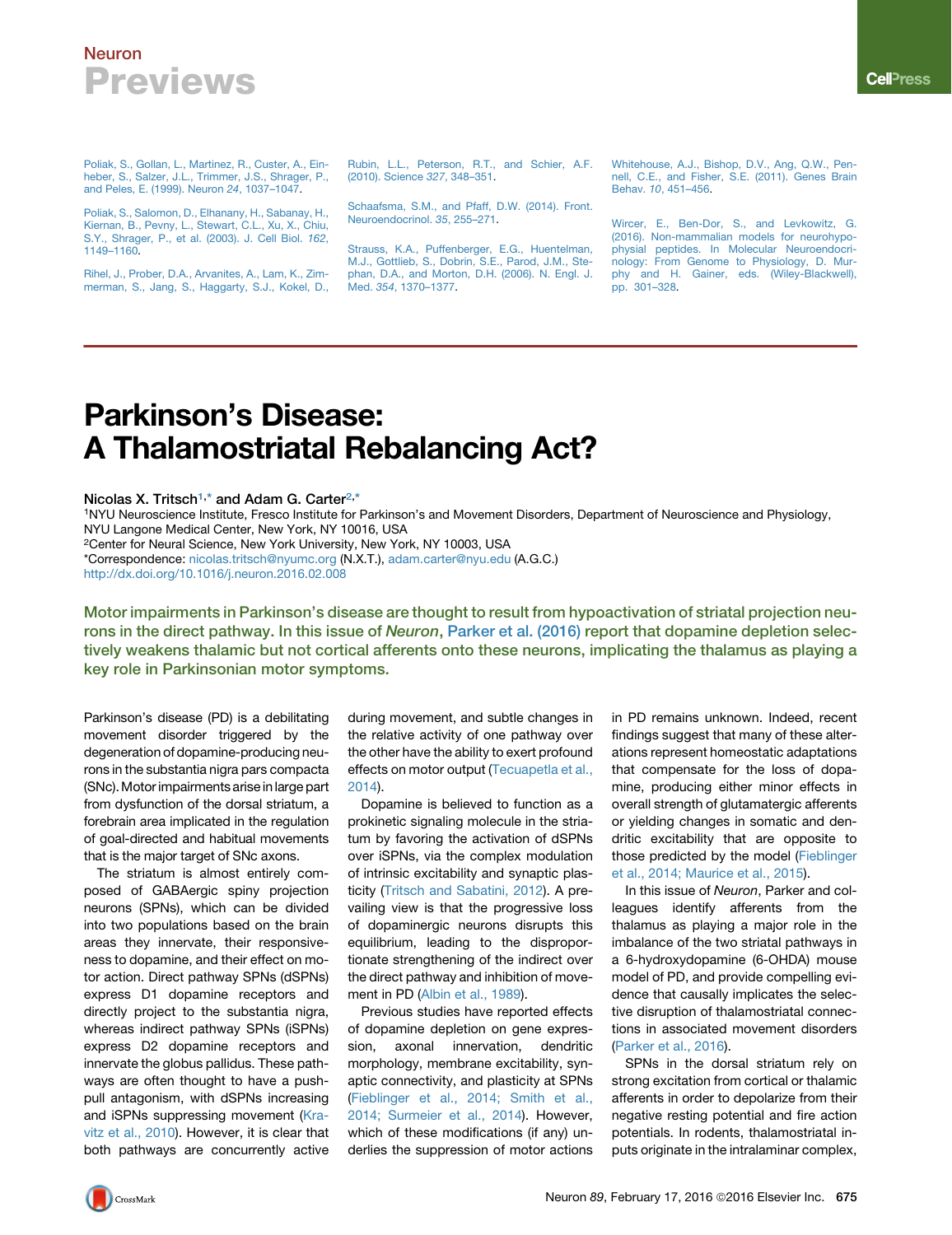### Neuron Previews

<span id="page-1-0"></span>

#### Figure 1. Synaptic Rewiring

Dopamine depletion in a PD mouse model reduces the strength of thalamic inputs (orange), but not cortical inputs (green), onto dSPNs (red) compared to iSPNs (blue) in the striatum, unbalancing the "direct" and "indirect" pathways and thereby reducing movement.

which comprise the central lateral (CL) and parafascicular (Pf) nuclei. Thalamic afferents account for at least 25% of excitatory synapses onto SPNs [\(Smith](#page-2-6) [et al., 2014\)](#page-2-6) but have been much less studied than cortical afferents. Previous work has identified differences in the presynaptic and postsynaptic properties of corticostriatal and thalamostriatal inputs ([Ding et al., 2008](#page-2-7)). However, it remains unknown whether thalamic afferents are biased to one class of SPN, as observed for corticostriatal synapses ([Kress et al.,](#page-2-8) [2013](#page-2-8)), and whether their connectivity is altered by dopamine depletion in mouse models of PD.

To address these important questions, Parker and colleagues record from pairs of genetically identified dSPNs and iSPNs in striatal slices. They use optogenetics to selectively activate channelrhodopsin in the presynaptic terminals of cortical and thalamic afferents. Under control conditions, they find that light-evoked excitatory postsynaptic currents (EPSCs) from both cortex and thalamus are larger at dSPNs compared to iSPNs, which may allow for preferential activation of the direct pathway ([Figure 1\)](#page-1-0). Lesioning of dopaminergic neurons with 6-OHDA does not alter the relative strength of corticostriatal inputs, in agreement with previous findings ([Fieblinger et al., 2014\)](#page-2-5). However, the same manipulation significantly shifts the balance of thalamostriatal inputs toward iSPNs, consistent with a strengthening of the indirect pathway in PD ([Figure 1\)](#page-1-0).

The authors then perform an elegant series of synaptic physiology experiments to explore the mechanisms underlying this dramatic rewiring of neural circuitry. They find that dopamine depletion selectively weakens thalamostriatal EPSCs in dSPNs mediated by AMPA but not NMDA receptors. Moreover, this weakening occludes long-term depression at these synapses, suggesting that dopamine depletion alters thalamo-dSPN connections using a similar mechanism. Importantly, by using technically demanding paired recordings from SPNs, the authors reveal synaptic rearrangements that would have been difficult to discover with any other method.

The finding of altered connectivity raises the possibility that rebalancing of thalamic inputs from dSPNs to iSPNs contributes to motor deficits in PD. In particular, it suggests that thalamic inputs may subdue movements by preferentially activating iSPNs. To test this idea, [Parker](#page-2-0) [et al. \(2016\)](#page-2-0) also use a powerful combination of in vivo pharmacogenetics and optogenetics and find that suppressing thalamostriatal inputs selectively enhances movement in dopamine-depleted mice.

These experiments strongly suggest that thalamostriatal activity is necessary for motor impairments in this animal model. However, these in vivo manipulations involve a general reduction of thalamic afferents, and cannot distinguish the target cell type. Therefore, they cannot directly address whether a reduction of indirect pathway activity is responsible for behavioral improvements. In the future, it will be important to determine if a more focused restoration of thalamostriatal drive onto dSPNs is equally effective. These experiments will greatly benefit from knowing the precise identity of the intralaminar thalamic nuclei that are affected by dopamine depletion, as thalamic afferents from the CL and Pf have distinct presynaptic and postsynaptic properties in the striatum [\(Ellender](#page-2-9) [et al., 2013](#page-2-9)).

In future work, it will also be interesting to investigate additional models of PD, which differ considerably in their time course and clinical manifestations. In particular, the thalamus undergoes widespread degeneration in both human patients and in primate models [\(Villalba](#page-2-10) [et al., 2014\)](#page-2-10), but not in the 6-OHDA model. Therefore, it is possible that therapeutic interventions aimed at reducing thalamostriatal activation of iSPNs might prove less effective in humans.

Overall, this elegant study uncovers an important, previously underappreciated role for the thalamus in the pathology of PD. Altered connectivity is cell-type specific, primarily occurring at dSPNs and not their neighboring iSPNs; it is also input specific, selectively involving thalamic afferents and not the well-studied cortical afferents. Notably, perturbed dopaminergic signaling has been implicated in related forms of synaptic plasticity seen throughout the striatum. For example, repeated cocaine exposure selectively weakens hippocampal inputs and enhances amygdalar inputs onto D1-expressing SPNs in the nucleus accumbens ([MacAskill et al., 2014](#page-2-11)). These kinds of observations highlight the exquisite sensitivity of neuronal circuits to dopamine neuromodulation and point to challenges of dopamine restoration therapies in treating PD.

Moving forward, it will be interesting to identify the signaling pathways that underlie synaptic depression of thalamodSPN synapses. In particular, it will be important to determine the molecular mechanisms that render some synapses more sensitive to functional rearrangements. Ultimately, this understanding will help devise new therapeutic strategies that restore the balance of direct and indirect pathways, without resorting to systemic supplementation of dopamine.

Finally, it should be noted that dopamine depletion produces a plethora of cellular and synaptic changes at both SPNs and local interneurons. For